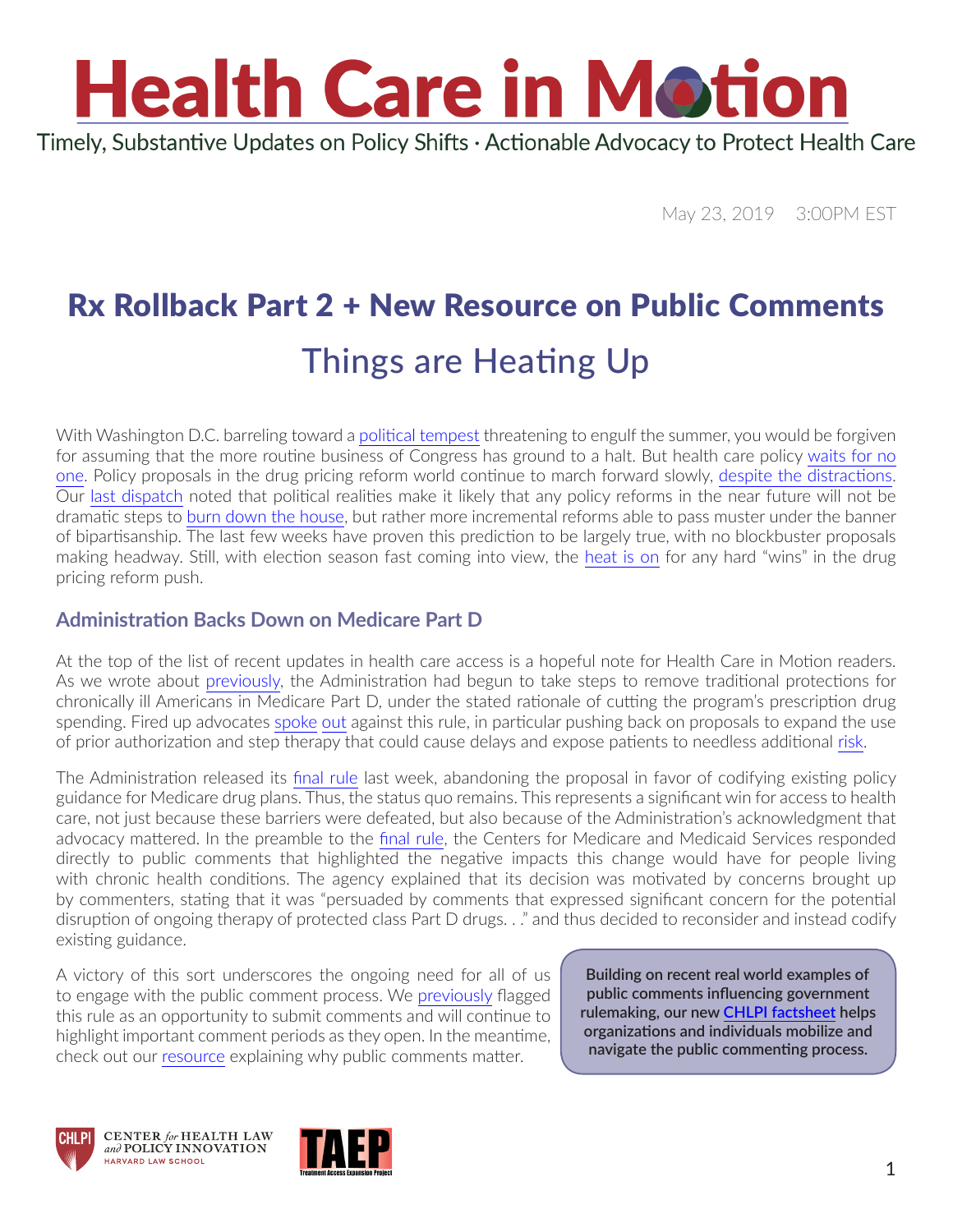# **Health Care in Motion**

#### **Final TV Ad Rule**

Next up, we bring you news of a different sort. The Administration's baby-steps toward reform recently took the shape of release of a final rule requiring list prices be shown in television advertising for prescription drugs. In a rare move towards greater regulation, the Administration's [final rule](https://www.federalregister.gov/documents/2019/05/10/2019-09655/medicare-and-medicaid-programs-regulation-to-require-drug-pricing-transparency) requires television ads for prescription drugs covered by Medicare and Medicaid to include the list price (i.e. the wholesale acquisition cost) if it exceeds \$35 for a month's supply. As written, the rule would allow pharmaceutical companies to include additional information as well, such as competitors' prices and information about what patients are most likely to pay via their insurance copays and co-insurance.

It remains to be seen if this rule, which could go into effect as soon as July, will light a [fire](https://www.youtube.com/watch?v=1xqMY8UAGgg) underneath drug manufacturers. As [stated](https://www.hhs.gov/about/news/2019/05/08/hhs-finalizes-rule-requiring-manufacturers-disclose-drug-prices-in-tv-ads.html) by the Administration, the purpose of the rule is to encourage manufacturers to lower their prices as well as to enable consumers to make better choices. Alex Azar, Secretary of the Department of Health and Human Services, [echoed](https://www.statnews.com/2019/05/08/drug-prices-tv-ads/) this sentiment when he announced: "Patients have a right to know, and if you're ashamed of your drug prices, change your drug prices. It's that simple."

While the rule has garnered positive statements from groups like the [American Medical Association](https://www.ama-assn.org/press-center/ama-statements/ama-trump-administration-requiring-pricing-information-tv-drug-ads) and the [Campaign for Sustainable Rx Pricing,](https://www.csrxp.org/csrxp-praises-administration-for-implementing-direct-to-consumer-advertising-rule/) the impact of the rule is unclear. Recent [research](https://jamanetwork.com/journals/jamainternalmedicine/article-abstract/2720752) has suggested that when advertising regulations are permissive to the point of allowing qualifiers like "you may be able to get the drug for as little as \$0," the benefit of disclosing list prices is at best reduced, and at worst eliminated. Disclosure of price in those circumstances is unlikely to steer patients away from more expensive drugs, eliminating the incentive for drug makers to curb price increases. Further, as the Federal Trade Commission [notes](https://www.ftc.gov/news-events/blogs/competition-matters/2015/07/price-transparency-or-tmi), transparency in health care markets may not always yield the desired effect, particularly where the information issued is not particularly useful to consumers, but also allows competitors to figure out their rivals' pricing. Disclosure of list prices seems to fit this bill, particularly if coupled with information that it is not the price consumers will pay at the pharmacy counter.

Adding more fuel to the fire of its opponents, the rule is likely to face [challenges](https://www.biopharmadive.com/news/dtc-drug-price-fight-first-amendment-takes-center-stage/539473/) on First Amendment grounds, with drug manufacturers arguing that the rule compels speech they would not otherwise convey. We will keep you updated on whether or not this rule flies too [close](https://www.youtube.com/watch?v=a0k0FJrY4a8) to the sun.

#### **House Fires Up the Oven, but Senate's on Ice**

Lastly, the House has been busy turning up the [temperature](https://www.youtube.com/watch?v=dW2MmuA1nI4) on its drug pricing agenda. There have been multiple hearings addressing broad [concerns](https://energycommerce.house.gov/committee-activity/hearings/hearing-on-improving-drug-pricing-transparency-and-lowering-prices-for) as well as specific access [issues](https://oversight.house.gov/news/press-releases/committee-to-hold-hearing-on-gilead-s-exorbitant-price-for-hiv-prevention-drug). However, the most significant movement seen recently was last [Thursday,](https://www.politico.com/story/2019/05/16/house-drug-pricing-vote-1440843) when the House passed the "MORE Health Education Act" by a vote of 243-183. The [bill](https://www.congress.gov/bill/116th-congress/house-bill/987), originally a measure to restore education and outreach funding for the Affordable Care Act's [Navigator](https://www.chlpi.org/wp-content/uploads/2013/12/HCIM_12_08_2017.pdf) program that helps individuals sign up for coverage, was amended to add three drug pricing bills that had been [passed](https://energycommerce.house.gov/newsroom/press-releases/ec-chairman-pallone-on-passage-of-12-bills-to-lower-health-care-and) out of the Energy and Commerce Committee in April.

The measures included are seemingly "low-hanging fruit" that could have some impact on what people pay for their medications. Generally, they focus on non-controversial efforts to encourage greater competition in drug manufacturing. One provision modeled after the Bringing Low-Cost Options and Competition while Keeping